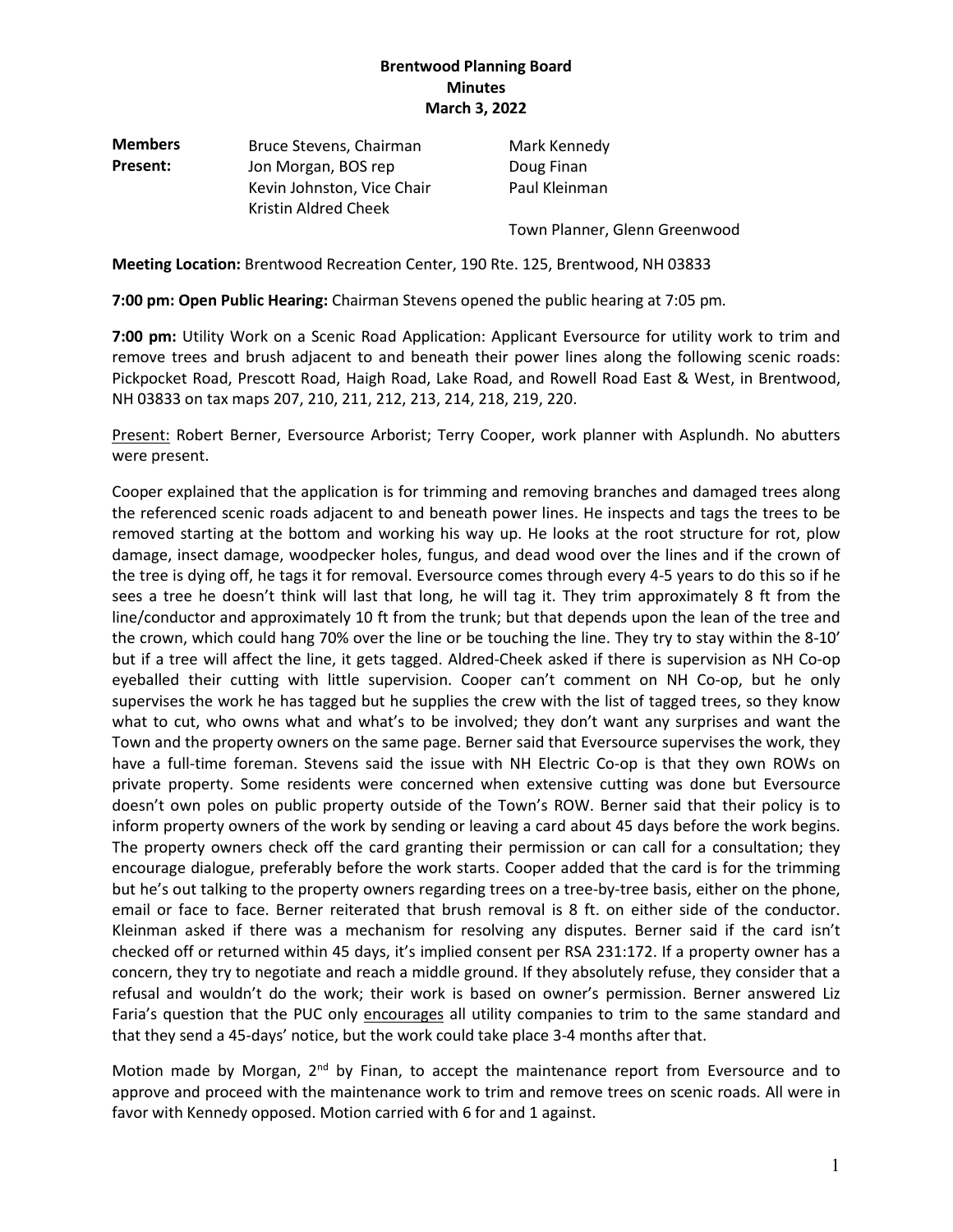**7:00 pm: Site Plan Review Application:** Applicant/Owner: Wayne Donohue of W.A.D. Property Management, LLC. Site is located at 13 Prescott Road, Brentwood, NH 03833 referenced by tax map 210.055.000. The proposal is to show the existing improvements, to relocate the existing sign and to show the location of the proposed 50' x 100' building. Property is located within the residential/agricultural zone.

The applicant requested a continuation to March 17, 2022.

Motion made by Stevens,  $2<sup>nd</sup>$  by Finan, to continue the noticed site plan review application for W.A.D. Property Management, LLC to March 17<sup>th</sup>, 2022, at 7:00 pm at the Town Office. All were in favor. Motion carried.

**7:00 pm: Site Plan Review Application:** Applicant Joseph Falzone; Owner Gordon Wilson, 41A Mill Rd, Brentwood, NH 03833, tax map 217.048.000; and Owner Conrad Marcotte Trust, off Mill Rd, tax map 217.052.000. A proposal for an age restricted development consisting of approx. 75+/- units (single family detached dwellings) condominium ownership with associated drainage, roads, utilities, and other amenities; active and passive (foot trails) recreation areas within the proposed development and a club house. Properties are located within the residential/agricultural zone.

Present: Applicant Joseph Falzone; Scott Cole, Senior Project Manager with Beals Associates for the applicant; Attorney Donald Borenstein of Johnson and Borenstein, LLC out of Massachusetts for the applicant. *Other professionals were in attendance as well but weren't identified.*

Abutters & Residents present: Mark Young 47 Fellows Rd; Bill Dale of Fellows Rd; Jill Dehetre of 50 Mill Rd.; Eric Turer of Peabody Dr.; Corey Beem of 172 S. Rd; Kate Locke-Parks; Bob Stephens, Chairman of the Conservation Commission; Ward Byrne; Steve Hamilton of Scrabble Rd; Liz and Bill Faria; Kim Leo. *The site plan review application meeting was well attended but many residents spoke during the meeting without identifying themselves for the record.* 

Stevens opened the hearing. Greenwood said he's reviewed the application and plan set submitted. There are zoning issues that can be addressed but are not addressed in these plans. RCCD, who views wetlands & soils and proves out the density calculations and the Town Engineer's reviews have not been received yet. He doesn't think the application and plan should be considered for acceptance yet, which is what invoking jurisdiction does. There are a lot of abutters present but without invoking jurisdiction, the application isn't formally before the Board and a lot of discussion shouldn't take place, other than addressing the administrative items. Kleinman responded that the Town regulations provide in section 7.4.1 that *should an application be found incomplete, the Board shall notify the applicant requesting the necessary documentation be submitted and informing the applicant that no further consideration of the application can be made until the application is complete.* 

One of Greenwood's comments was regarding regional impact (on file). Greenwood said the Board should consider whether the project could be of regional impact per the RSA's, determine why the project is of regional impact and which municipalities are potentially impacted. Then notice has to go to those communities allowing them abutter status and give them an opportunity to provide comments. The notice requirement is 14-days, not including the day it's sent out or the public hearing date so it's actually, 16 days and that notification, upon the Board determining who it impacts, should happen quickly per the statute. The Board could discuss that tonight. Kleinman disagreed with Greenwood and felt that invoking jurisdiction should happen first. Greenwood disagreed and said the statute says upon receiving an application and as soon as possible, the Planning Board should make that determination, it doesn't reference jurisdiction. Greenwood read the RSA on page 45 in the NH Planning and Land Use Regulation Book.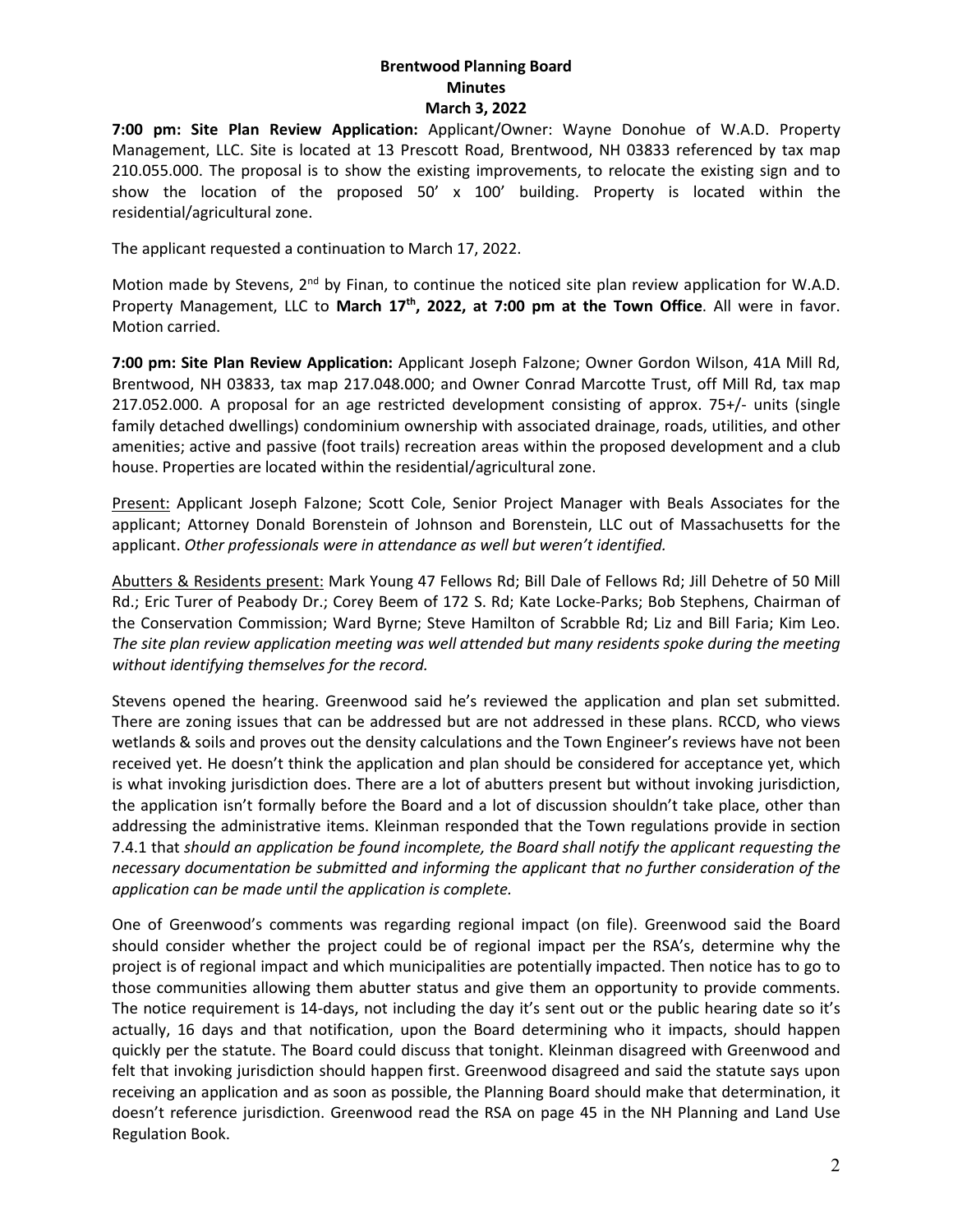#### *36:56 Review Required. –*

*I. A local land use board, as defined in RSA 672:7, upon receipt of an application for development, shall review it promptly and determine whether or not the development, if approved, reasonably could be construed as having the potential for regional impact. Doubt concerning regional impact shall be resolved in a determination that the development has a potential regional impact.*

Greenwood continued this doesn't tie this to RSA 676:4 the Boards procedures on plats. The minutes of the meeting where the Planning Board determined it of regional impact, also have to be submitted to those communities. Stevens suggested some towns which could be affected, Kingston, Fremont and Exeter.

Bob Stephens said this project in all likelihood will impact the Exeter River which flows to the Squamscott River which flows into Great Bay, which is on the national list of impaired waterways, the most polluted on the East Coast. Everyone along the Exeter River to Great Bay should be involved. Many abutters and residents agreed. Stevens said it's unusual to involve the entire southern part of NH; there is development in other towns along that same area and Brentwood isn't notified in that process. There should be some reasonableness but agreed that it should be noticed as a project of regional impact. Abutter Young said but Brentwood is upstream. All the other towns that border the Exeter and Squamscott rivers to Great Bay should be notified as there will be an increase in nitrogen from the development; 80 houses. Abutter Dale agreed, adding it's a shared aquifer, river, and nitrates and water quality will have impacts in Great Bay. Stevens said every town in the watershed has an impact on Great Bay, but Brentwood doesn't receive regional impact notices from the entire watershed area, again, what is reasonable and if the RPC feels it's important to let Newmarket, Newfields and Portsmouth know, they will most likely inform us once they've examined the project. NHDES will also review and govern wells, septics and test pit data is reviewed by RCCD *(Rockingham County Conservation District).*

Kennedy asked Bob Stephens how far he considers it of regional impact. Stephens said all the way to Great Bay; downstream where surface water will be impacted. This will impact surface water in the Exeter River, Squamscott River and Great Bay, under the law, reasonable or not. We aren't on Great Bay so other towns wouldn't notify us and if towns don't notify us out of negligence, it doesn't mean we shouldn't notify them. This is on the river, the drainage will go to the river, it's different from development done decades ago downstream in Exeter and Stratham. This is right on the river.

Stevens commented to say the drainage goes into the Exeter River is inaccurate; the plan shows surface water treatment. Stephens replied, it still goes into the river. Hamilton added that the Planning Board with Rob Wofchuck was instrumental in a 4-year water monitoring system which checked the water in and out of Brentwood. The push for that was the cleanup in Great Bay and the costs in Exeter, Portsmouth; millions of dollars on treatment plants and it was to protect Brentwood showing we weren't adding to it. He agrees that anyone along the Exeter River should be notified about this; 80 houses on the river, it will impact the river greatly and impact Exeter and Stratham and what is our cost down the road to have to clean up Great Bay, it could come back to bite us. Many residents agreed.

Morgan asked about the proposed senior housing ordinance to be removed, currently on the ballot, so if the Town votes to remove the 55+ language, wouldn't this be moot? Several members said no. Stevens explained again that it wouldn't impact this project because there were two design review hearings on it already. There is an RSA; within 12 months of the notice for discussion, including design review, the applicant is held harmless from any zoning changes.

Stevens replied the RPC (Rockingham Planning Commission) will also be involved as they will be notified of reginal impact and Greenwood added that they would contact only those communities that have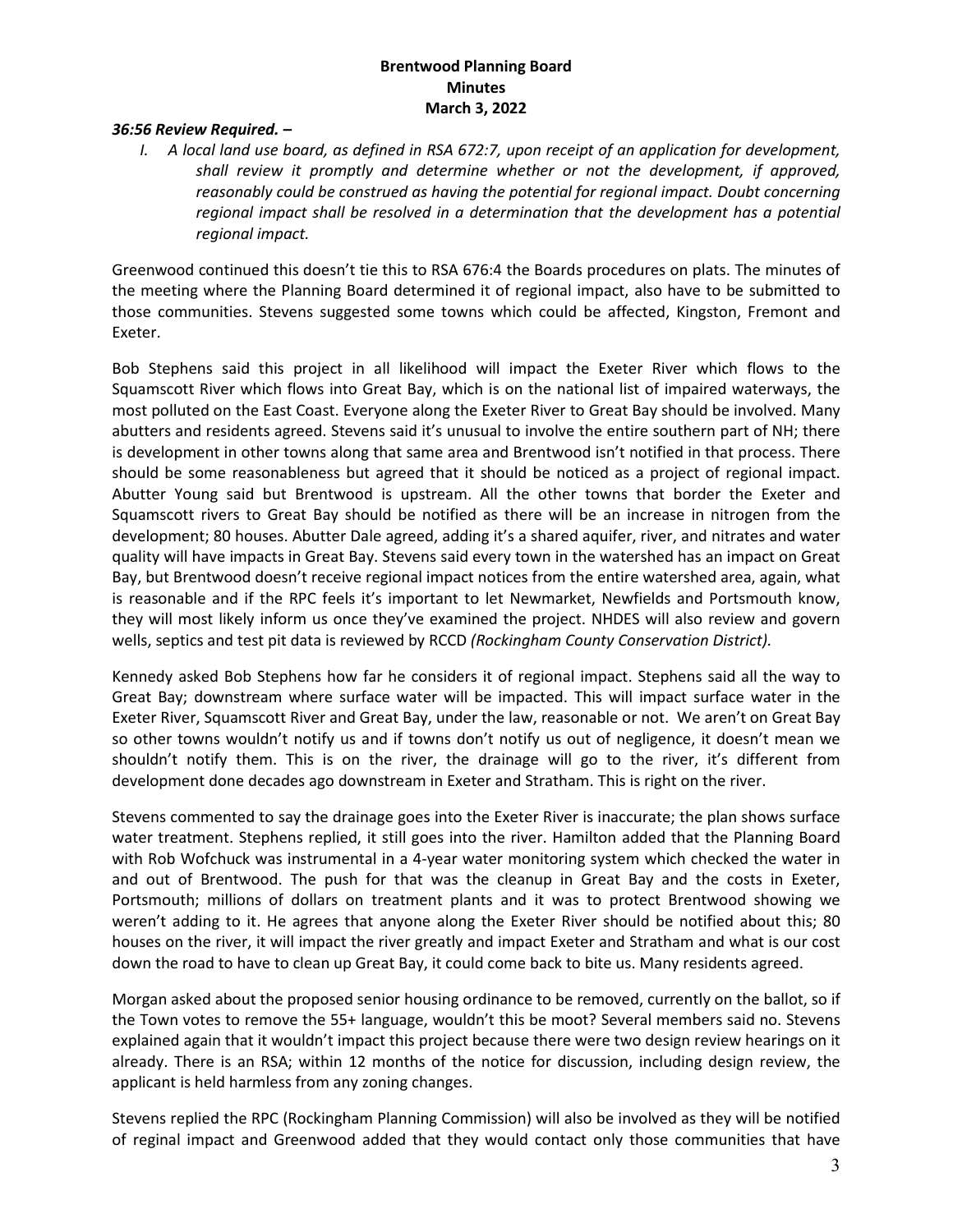been determined to be impacted by the project; a projects of regional impact committee help in the review. Greenwood believes there are two areas in the regional impact statute that apply here; 1) impact on transportation networks and 2) the proximity to aquifers or surface waters which transcend municipal boundaries. Those are the two for a declaration. Impacted towns would be Exeter (river and drinking water), Fremont (transportation network) and possibly Kingston.

Falzone said the ordinance requires a hydrogeological study, that scientist is here. You're going to send it out for review. They have to look at the septic systems, which are not anywhere near the river. They all exceed 250' feet. Why are we waiting to get those studies that would tell us to do X, Y and Z. Maybe we have to do more or maybe it proves scientifically something different that we don't know. Stevens agreed that they don't have all of that information yet, but Glenn's thought was to start and give these towns notice but they could hold off; it would extend the process. Falzone says it doesn't hold up the acceptance of the plan. Turer asked how much latitude there was for the developer to make modifications before this is finalized and should the other towns receive regional impact notification on a plan that is not settled, could expand or shrink. Stevens said it only grants the communities affected abutter status so the more notice the better; they could be involved in the entire process, which could take 3 or 4 months.

Motion made by Kennedy,  $2^{nd}$  by Stevens, to deem the Mill Falls Road, "River Run" 55+ housing project, proposed by Joseph Falzone, a project of regional impact with any and all towns bordering the Exeter River down into Great Bay being notified and the Board is doing this even though jurisdiction has not been invoked. All were in favor. Motion carried.

Falzone said felt that the points in Greenwood's review should be discussed for when they come back. They don't need to satisfy any of these conditions to be accepted. The Board could invoke jurisdiction and he would request an additional 65-days then they could discuss what needs to be addressed. Greenwood didn't believe that the plan set provided complied with the requirements for this application and for those reasons considering the application in the public forum is premature. Stevens agreed with Greenwood and suggested Falzone and his engineers come see Glenn on Wednesday. Stevens explained the process again to the residents. Brentwood's engineers will need to review the applicant's submission and reports. There needs to be time to evaluate everything before the Board makes a decision. Invoking jurisdiction, accepting or receiving the application (not making a decision on the project) as complete starts the 65-day clock, a state statute, to get the facts, discuss the application, evaluate, determine if additional reviews or studies are necessary. The applicant can request another 65-days but doesn't need to start all over, it can be continued. Stevens asked for a motion to continue the hearing and confirmed that a mocked-up plan provided by a resident in the audience, that the Magnusson property is not part of this application. Someone asked about disclosure on potential conflicts. Stevens answered it would be vetted in front of the Board, put your issue in writing, sign it and present it to the Board for discussion.

Kleinman thought it shouldn't be continued. Stevens said we just continued W.A.D. Property Management. He didn't have everything, so the Board just voted to continue that hearing to March 17<sup>th</sup>, 2022. Aldred-Cheek thought it would be helpful to have it re-noticed due to the number of attendees. Stevens said they were noticed and are here tonight. Kleinman reiterated the regulations on incomplete applications, not invoking jurisdiction, then applicant resubmits, and it's noticed again. That formalized process should happen.

Motion made by Kleinman, 2<sup>nd</sup> by Morgan, that it should not be a motion to continue the hearing. The application should be found incomplete; therefore, no jurisdiction is being invoked, and the application should be resubmitted and noticed again; the formal process. Morgan, Kleinman and Aldred-Cheek were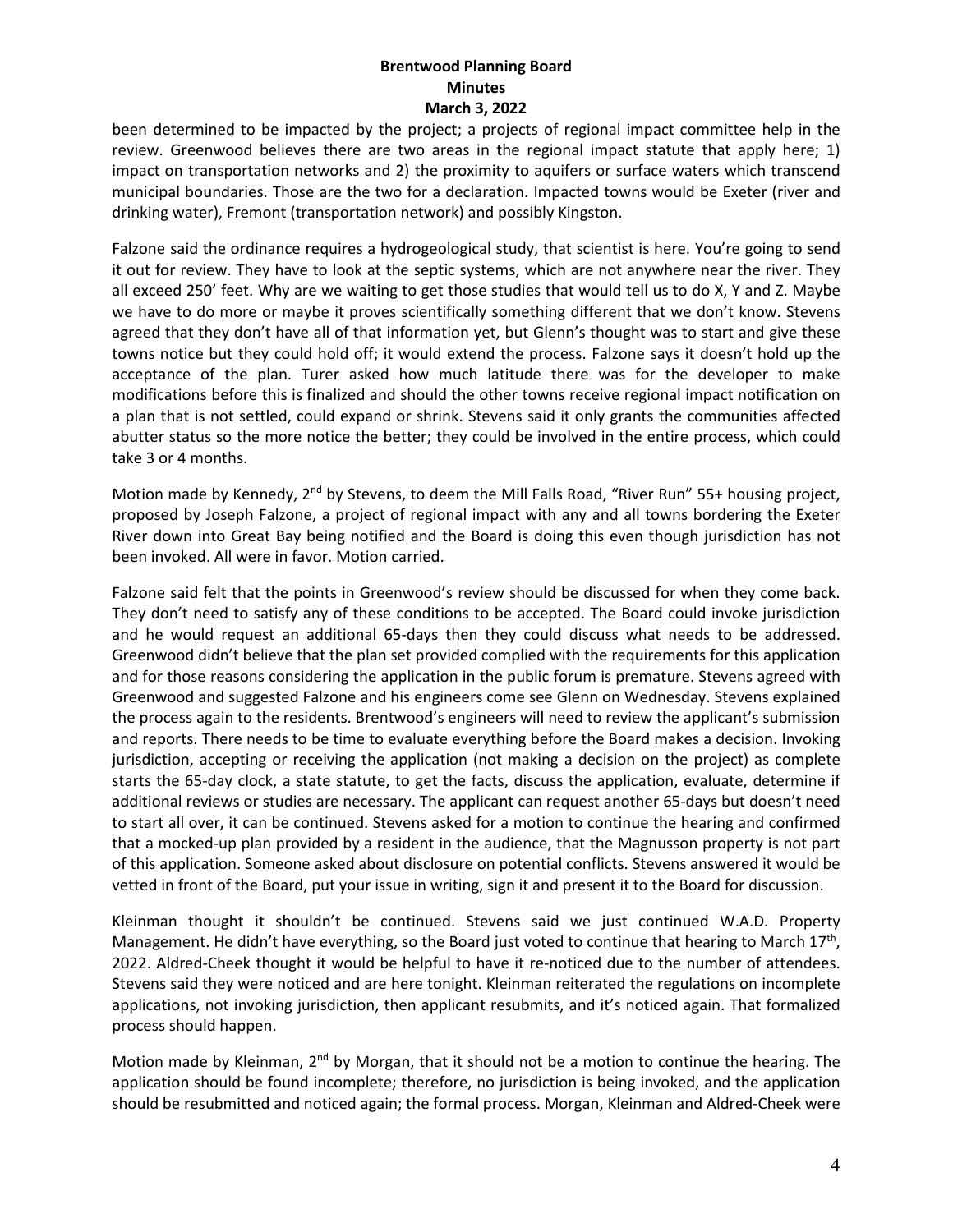in favor; Stevens, Johnston, Finan and Kennedy were opposed to having it resubmitted and re-noticed and wanted the hearing continued to a later date. Motion failed. (3 for and 4 against).

Attorney Borenstein, for the applicant, said that last motion about not continuing the public hearing session on the completeness of the application would be very unusual in his experience. You've already continued other matters and suspects that you routinely continue matters of the same circumstance. Stevens said it's been their history of 20+ years to continue hearings. Borenstein said you've already voted on regional impact to notify every town between here and Portsmouth, and suspects that's something the Board hasn't done before. Before the Board takes a 2nd step for something else the Board hasn't done before because of this project, consider that. To require this applicant to re-notify again, when it's never been done before, is an unusual step that will be noted. Kleinman said it's not unusual to follow the regulations. Borenstein said he would direct his comment to the Chair. Stevens agreed, having been on the Board for many years, that has been the practice *(to continue hearings)*. Greenwood agreed. Stevens said the notification requirements are well laid out by statute. Morgan said Boards change and now there is have a legal expert on the Board. Borenstein asked if Town Counsel was present. Stevens said no.

Aldred-Cheek was concerned that there were a number of people here, it's not usually held in this location and usually there isn't a large turn-out, so it is different. Kennedy understood her point but said we've always done this. It's not illegal to do it the way we have always been doing it. Greenwood agreed. Kennedy continued I respect Paul but is he doing this just because of this application? Finan said that's a precarious road. Kennedy said doing something strictly because of who he is and what he's doing and I'm not doing it for some other application, I need to be consistent and can't treat this applicant any differently than any other applicant. Aldred-Cheek wanted it on record that it's not because of this particular project or the person applying but in terms of a public process and listening to stakeholders. She respects the fact that there are a lot of people here and we should do what we can, so people are aware; it's different.

Steven's opinion was that it's not contrary to state law to proceed with a continuation and it's been the way it's been done for over 20+ years.

Falzone asked to be on the March 17<sup>th</sup> hearing. Greenwood said the reginal impact notification needs to go out first. Stevens said those notice requirements have to be met so it would be April  $7<sup>th</sup>$ .

Stevens reiterated to the residents of the process, an administrative decision. The Board is not discussing the details of the project tonight, no votes on the project, we're not formally accepting the application to start the 65-day clock. This vote was to say whether or not the applicant should resubmit or not and go against our standard process of continuing the hearing, which has been done for 20+ years. An unidentified resident was upset that the motion was made, there is further discussion amongst the group that's present, and the motion should be delayed until such time as the discussion is completed; you did not do that. Greenwood said that's not true. The only discussion that happens when a motion is on the floor is between the members of the Board, not between the members of the public. Dale asked if the hearing is continued how do abutters that aren't here know about it. Bickum said it's posted on the agenda. Someone commented it's also online.

Motion made by Johnston, 2<sup>nd</sup> by Finan, to continue the public hearing for Joseph Falzone's Mill Road 55+ development project to April 7th, 2022, at 7:00 pm at the Brentwood Recreation Center. All were in favor with Morgan opposed. Motion carried. (6 for and 1 against).

Stevens closed the public hearing.